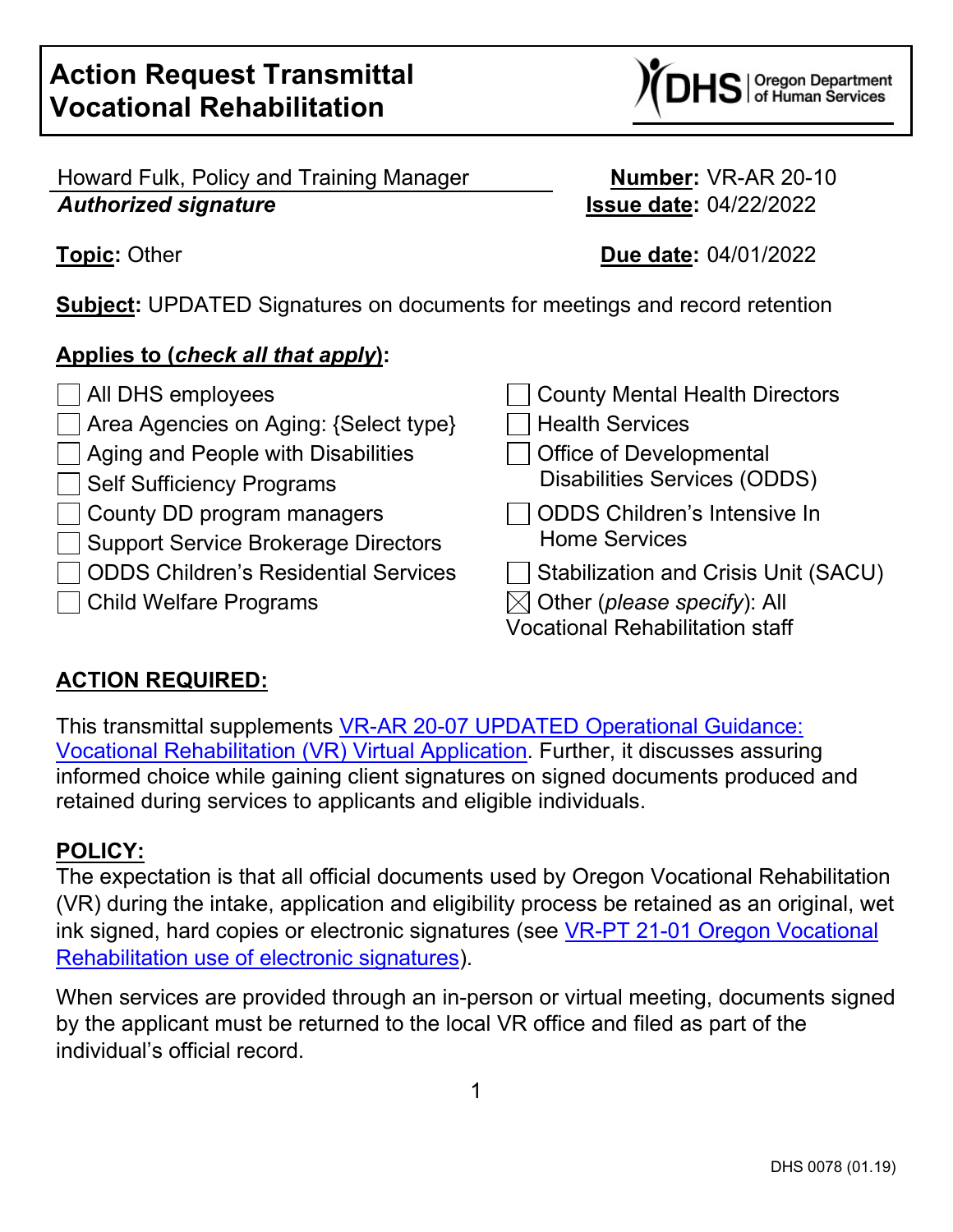Examples of official documents that require a signature include (but are not limited to):

- Application for services
- 3010 (release of information)
- Eligibility extension
- Individual plan for employment and any amendments to the plan

Additionally

• Annual review in ORCA is required.

# **PROCEDURES:**

#### **Interim process**

While waiting for the return of any official hard copy document with a "wet" (ink) signature, the following can be accepted so that applicant eligibility can be determined or plan services for eligible participants can begin or take place:

- A scanned document with an applicant or participant signature returned securely through email or fax, OR,
- A signature on an electronic document using Adobe fill and sign. The document will be returned securely through email or fax.

It is also acceptable to capture a signature by taking a photo of it while using Teams or Zoom to complete paperwork in a virtual meeting.

Staff are responsible for follow-up to assure the hard copy documents are returned with a signature. Document these efforts in the ORCA case notes.

**Good practice**: Set a date for the client to return the document (two weeks). Contact the individual with a follow-up reminder (one week).

VR staff may destroy documents that are scanned, faxed, or photographed and placed in the paper file after the hard copy document with a wet signature is available and placed in the paper file.

### **Acquire the "wet" signature:**

Send out any documents for intake or other required processes prior to meeting with the applicant or participant virtually or in person. See: [VR-AR 20-09 Intake: Required](https://www.oregon.gov/dhs/EMPLOYMENT/VR/Documents/VR-AR%2020-09.pdf)  [forms for orientation or intake and orientation.](https://www.oregon.gov/dhs/EMPLOYMENT/VR/Documents/VR-AR%2020-09.pdf)

Assure that the applicant or participant engages in informed choice during all virtual or in-person meetings and decision-making processes.